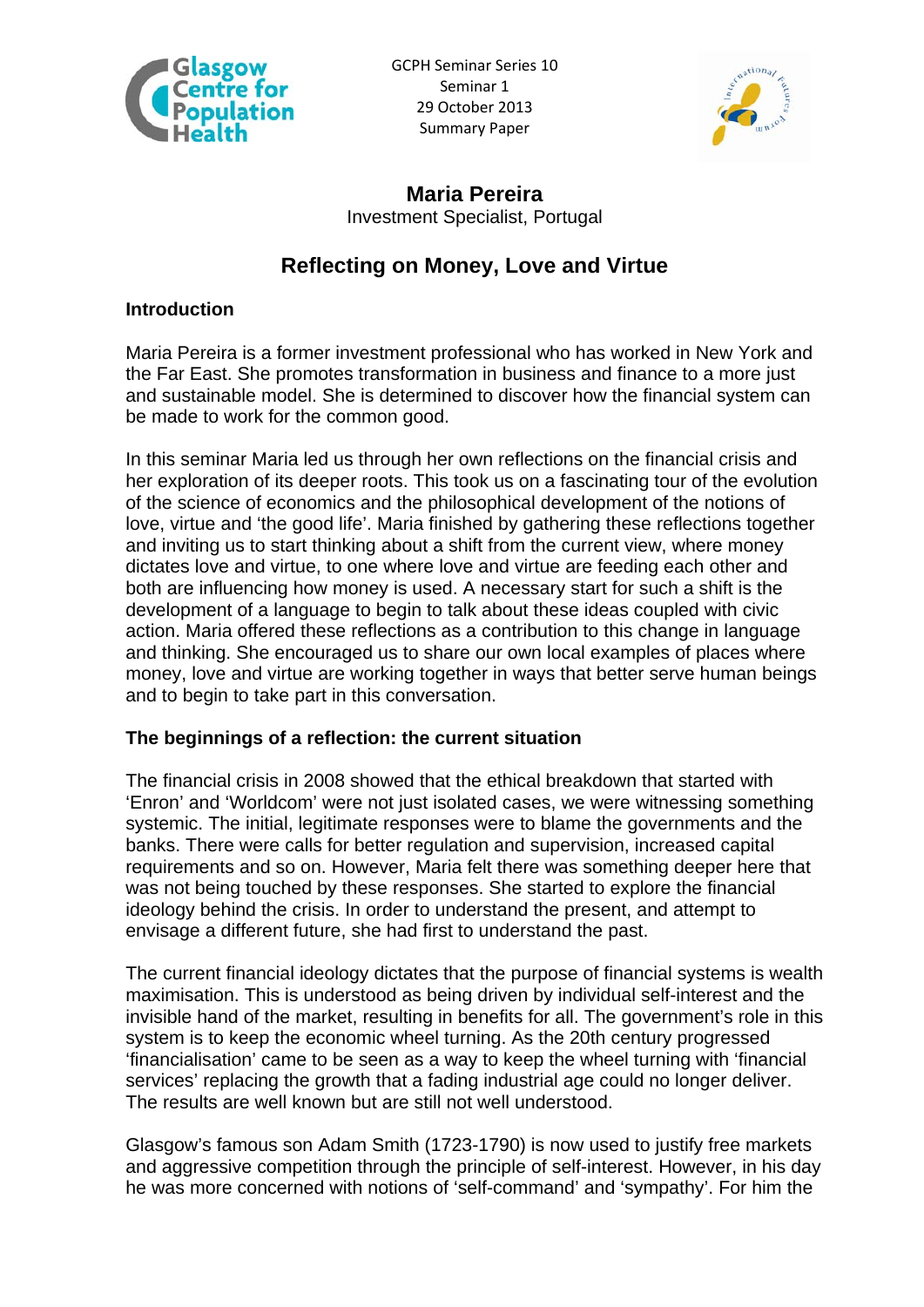



invisible hand was in fact the hand of providence, creating the desired results for society based on all the individual actions.

Adam Smith's magnum opus, *The Wealth of Nations* was published in 1776 during the heady days of the enlightenment. This was a time of great promise. It was the year of the American declaration of independence and 13 years before the French revolution. The aristocracy was declining and the market system and commercial life was beginning. His work was a wonderful synthesis to explain what the new economic system was going to be like. Wealth was seen as:

- A precondition of liberty.
- Allowing for equality.
- Enabling fraternity.

Today we focus on the liberty and use this as a justification for the capitalist system. We pay lip service to equality and we have forgotten fraternity entirely.

### **A deeper exploration: the history of economics**

So Maria started to explore further the thinking of these classic enlightenment figures. They are now seen as economic theorists but they were in reality moral philosophers. She discovered that their theories carry with them conceptions of the human that have been conveniently laid aside. For example John Locke (1632 – 1704) is known for his treatise concerning the concept of property. In fact he saw property as a way to freedom and protection. He talks of freedom not simply as an absence of restraint but also as allowing for the positive creation of a civic society, government and laws. He emphasised that what is required is the virtue of 'other regarding'.

Using this and other examples, Maria told the story of how the discipline of economics became progressively detached from its broader philosophical and moral roots over the course of the 19th century. By 1895, with the founding of the London School of Economics, it had become a 'pure science': objective rather than subjective, dominated by numbers, utility, instrumentality, efficiency, models and economic laws.

This science of economics has achieved a lot and without it we would not be where we are today. But now we are confronting the paradox of a time of plenty but with real scarcity. As rich a society as we are today we are also very poor in some respects. Financial resources are scarce, but environmental and natural resources are also in short supply. We are challenged to think about this discipline of economics and the validity of the models we use. But we also need to go deeper than that to the fundamental assumptions about the nature of the human that underpin this science.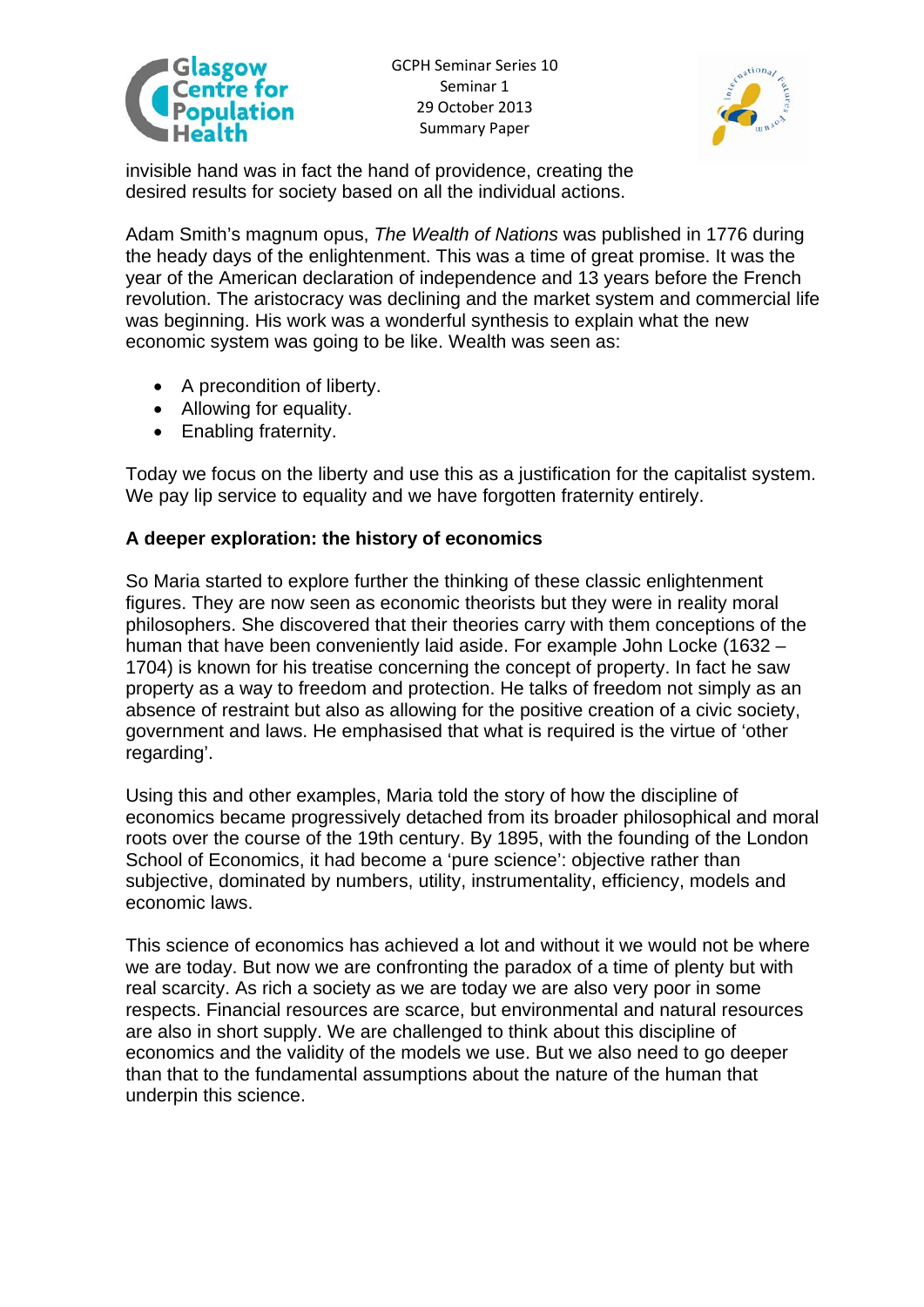

GCPH Seminar Series 10 Seminar 1 29 October 2013 Summary Paper



#### **Even deeper: exploring fundamental assumptions**

Maria then took us on a fascinating tour of the evolving theories of virtue, justice and the good life. She shared with us her delight and excitement as she undertook this



voyage of discovery. She started with Aristotle – the first person in Western culture to discuss the concept of the economy – and his notion of *philia* or friendship (which he equated with love) as permitting virtue, and justice as the virtue that enables all other virtues. Aristotle saw justice as fairness or proportionality a notion that speaks to today's world where we have increasing wealth disparity.

Throughout the 18th and 19th centuries 'love' – in terms of moral sentiment, or fraternity or friendship – is a common concern, and equally so is 'virtue' – in terms of justice or trust. There was also an appreciation of economics as serving the common good, based on a concept of the person, not only as an individual, but as a self, living in relation to other selves. Antonio Genovesi (1712-1769), an economist contemporary of Adam Smith and also a priest, spoke explicitly about a civil economy within a civil society. Even Darwin, whose theory of the 'survival of the fittest' is used to justify competition in all sectors, has been misinterpreted. In later life he came to see collaboration as essential to survival. We are empathic beings with capacity for altruism and compassion, as research in neuroscience now shows. While it strives to become a moral-free zone of open competition coordinated by price alone, the modern market in fact depends on trust, consideration for others and reciprocity.

## **Ontology of love**

Love is a word that most people are surprised to see in connection with finance – but there is no reason why this should be. Jean-Luc Marion (1946-), the postmodern philosopher, speaks of how difficult this question has become in our culture: "we lack words to speak about it, concepts to think about it, and the courage to celebrate it". Maria drew on the work of the philosopher and theologian Paul Tillich (1886-1965) on Love, Power and Justice – quoted approvingly by Martin Luther King: "Power without love is reckless and abusive, and love without power is sentimental and anaemic. Power at its best is love implementing the demands of justice, and justice at its best is love correcting everything that stands against love." We think of love as 'fluffy', what if we started to consider love as a power that enables justice, the greatest virtue?

Luc Ferry, former Education Minister in France, has recently taken up the same theme. His book, *On Love: A Philosophy for the 21st Century,* argues that in a world running out of control and seemingly dedicated to nothing more than hyperconsumption, love provides the new moral order. This is not just about ethical breakdown it is also about complexity. In today's world, he says, where we have such complex challenges, such difficult problems, governments' ability to act is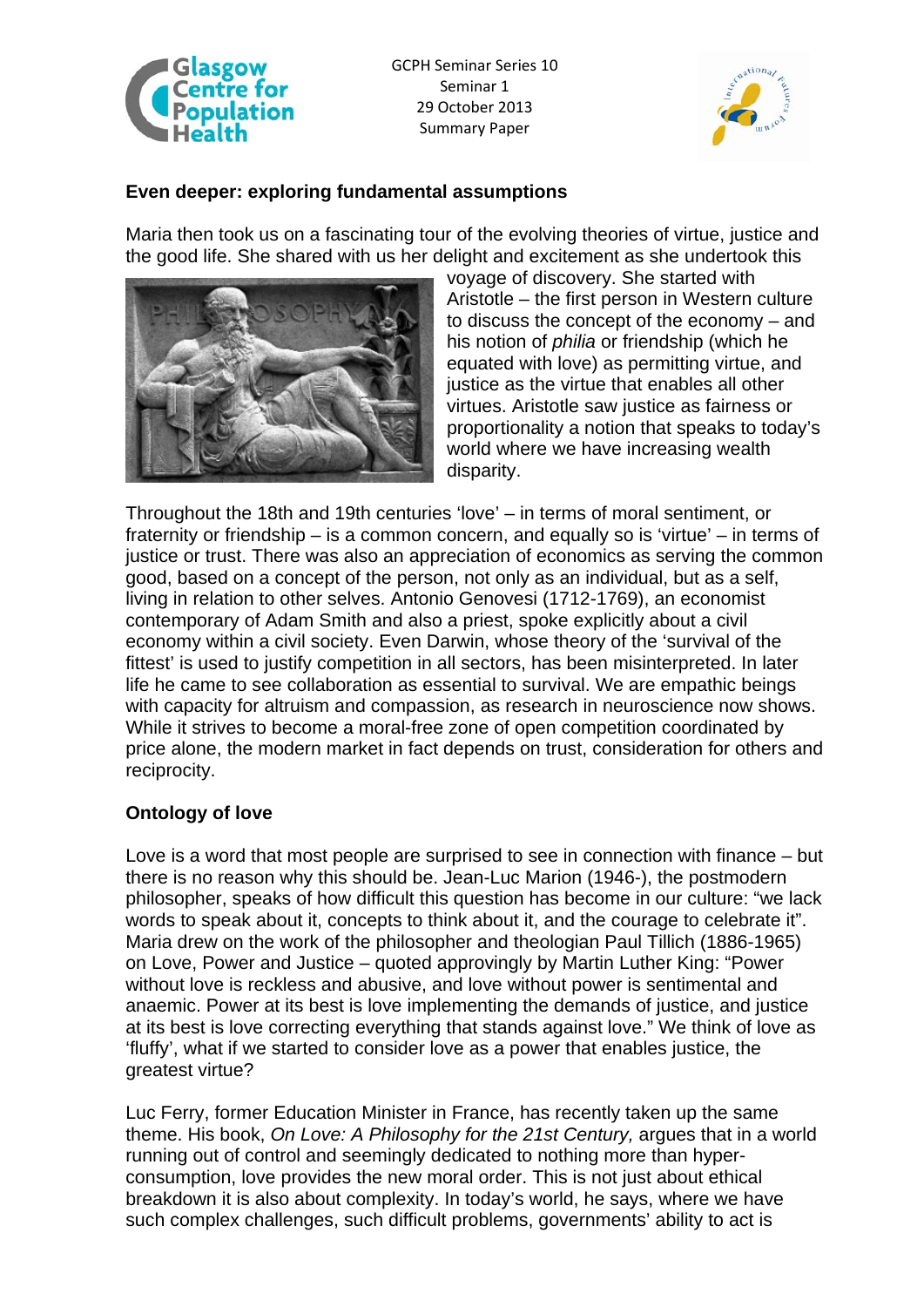



hampered. We see this for example in the environmental situation where it is very difficult for one government to act in isolation. In a world where government is weakened, we need civic action all the more. We need people to help governments bring about results.

Maria noted that in a world of scarcity, love is an infinite resource. However it is not just an infinite material resource we can take – human beings have to participate together in its creation.

### **Back to today: what might this mean?**

A number of the enlightenment economists, who focused on economics as a science, in later life returned to ideas of happiness and love. Modern thinkers are also revisiting and attempting to revitalise the thinking of the Enlightenment.

People such as the Portuguese neuroscientist Antonio Damasio, are exploring ethics and the possibility of cultivating moral behaviour. Similarly Michael Sandel, a Harvard based political philosopher, is exploring notions of justice. Sandel's work leads to the concept of three pillars that are required for a functioning system: The institution; civic action in society; and the person/individual working in that system. The central banking view of regulation is that it has to have the same three levels:

- Macro-prudential: safeguarding and control of risk; legislation and supervision.
- Micro-prudential: solvency of banks; capital ratios.
- Behavioural: transparency of products and ensure proper understanding of risk.

But is this enough? Do we need more than this?

Reflecting on the principles of the Enlightenment and what this might mean in today's world Martha Nussbaum, Professor of Law and Ethics at the university of Chicago (and Maria's favourite philosopher), suggests that three things are needed: critical thinking (reflection is very important); civic action (on the global level not simply the municipal); empathy (the capacity to think in the shoes of someone else). She also reframes the core enlightenment principles in ways that might be more appropriate in the contemporary world:

- Liberty as autonomy (but always in reference to the autonomy of the other).
- Equality as universalism.
- Fraternity as humanism  $-$  a respect for human dignity.